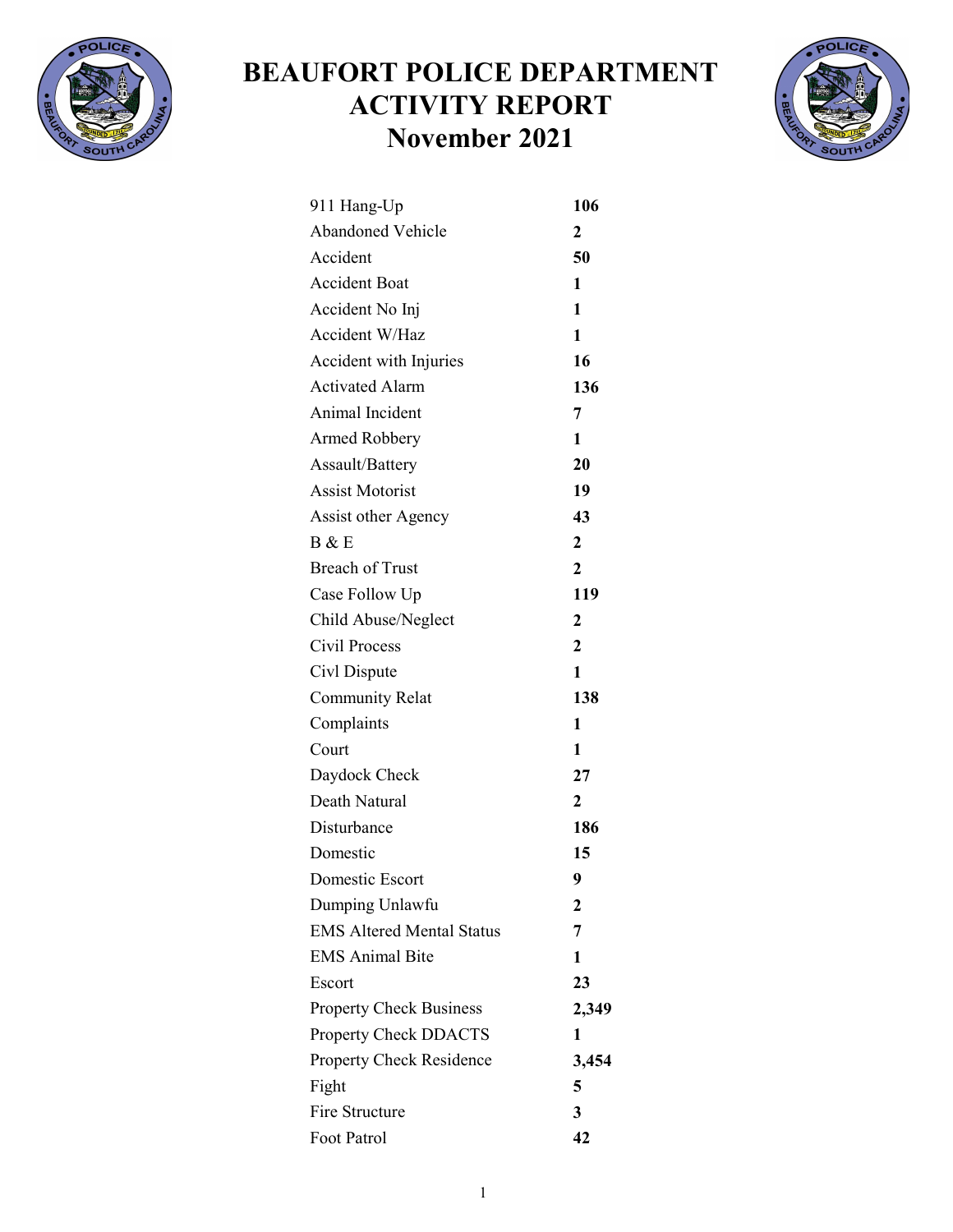| <b>Found Property</b>      | 10                      |
|----------------------------|-------------------------|
| Fraud/Scam                 | 4                       |
| <b>Funeral Escort</b>      | 1                       |
| Harassing Phone Calls      | 2                       |
| Harassment                 | 2                       |
| Health and Welfare Check   | 19                      |
| Hit & Run                  | 14                      |
| <b>Indecent Exposure</b>   | 1                       |
| <b>Intoxicated Driver</b>  | 3                       |
| <b>Intoxicated Person</b>  | $\overline{2}$          |
| <b>Lost Property</b>       | 12                      |
| Man Down                   | 3                       |
| Mental Subject Transport   | $\mathbf{2}$            |
| Mental Subject             | 1                       |
| Misc Call                  | 116                     |
| Mutual Aid                 | 7                       |
| Narcotic Violation         | 7                       |
| Noise Complaint            | 26                      |
| Parking Violation          | 22                      |
| Personal Injury            | 1                       |
| Phone Call                 | 5                       |
| <b>Property Damage</b>     | $\overline{\mathbf{4}}$ |
| <b>Reckless Driving</b>    | 29                      |
| Runaway                    | 1                       |
| <b>School Crossing</b>     | 1                       |
| <b>School Visit</b>        | 13                      |
| Service of a Warrant       | 4                       |
| <b>Sexual Assault</b>      | 1                       |
| Shoplifting                | 17                      |
| <b>Shots Fired</b>         | 5                       |
| Special Event              | 3                       |
| <b>Stolen Property</b>     | 14                      |
| Stolen Vehicle             | 5                       |
| Suicide Attempt            | 3                       |
| <b>Suicide Threats</b>     | 2                       |
| <b>Suspicious Activity</b> | 41                      |
| <b>Suspicious Person</b>   | 44                      |
| Suspicious Vehicle         | 29                      |
| <b>Traffic Enforce</b>     | 53                      |
| Traffic Hazard             | 29                      |
| Traffic Stop               | 284                     |
| Trespassing                | 13                      |